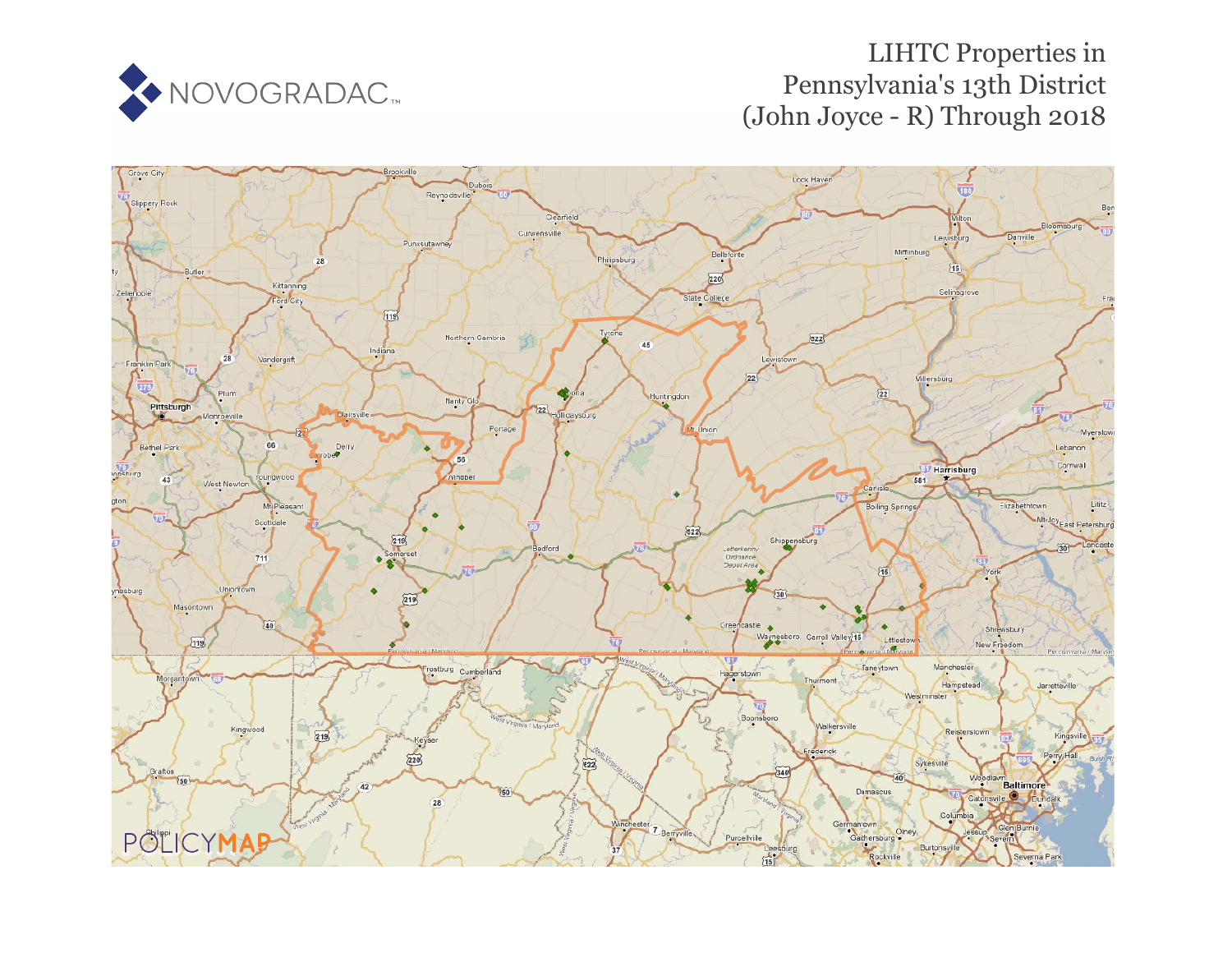| <b>Project Name</b>                   | <b>Address</b>                       | City                       | <b>State</b>  | <b>Zip Code</b> | <b>Nonprofit</b><br><b>Sponsor</b> | <b>Allocation</b><br>Year | <b>Annual</b><br><b>Allocated</b><br><b>Amount</b> | <b>Year PIS</b> | <b>Construction Type</b> | <b>Total</b><br><b>Units</b> | Low<br><b>Income</b><br><b>Units</b> | <b>Rent or</b><br><b>Income</b><br><b>Ceiling</b> | <b>Credit %</b>                             | Tax-Exempt Financing/<br><b>Bond</b> | <b>HUD Multi-Family</b><br><b>Rental Assistance</b> |
|---------------------------------------|--------------------------------------|----------------------------|---------------|-----------------|------------------------------------|---------------------------|----------------------------------------------------|-----------------|--------------------------|------------------------------|--------------------------------------|---------------------------------------------------|---------------------------------------------|--------------------------------------|-----------------------------------------------------|
| <b>SOMERSET MANOR</b>                 | 749 POPLAR ST CENTRAL CITY           |                            | PA            | 15926           | No                                 | 1990                      | \$43,120                                           | 1991            | <b>New Construction</b>  | 24                           | 24                                   | 60% AMGI                                          | $30$ % present $\,$ No value                |                                      |                                                     |
| <b>BERLIN MANOR</b>                   | 100 BERLIN<br><b>MNR</b>             | <b>BERLIN</b>              | PA            | 15530           | No                                 | 1991                      | \$66,555                                           | 1992            | <b>New Construction</b>  | 34                           | 34                                   | 60% AMGI                                          | $30\,\%$ present $_{\, \rm No}$<br>value    |                                      |                                                     |
| DI & DI SENIOR APTS                   | 222 MAIN ST                          | MEYERSDALE                 | ${\bf PA}$    | 15552           | No                                 | 1991                      | \$55,302                                           | 1992            | Acquisition and Rehab 30 |                              | $30\,$                               | 60% AMGI                                          | $30$ % present $\,$ No value                |                                      |                                                     |
| OXFORD MANOR APTS                     | $409$ N BOLTON<br><b>ST</b>          | NEW OXFORD                 | PA            | 17350           | No                                 | 2002                      | \$58,065                                           | 2002            | Acquisition and Rehab 32 |                              | $32\,$                               | 60% AMGI                                          | <b>Both 30%</b><br>and 70%<br>present value | No                                   |                                                     |
| <b>COTTAGE GREEN</b>                  | 740 NORLAND<br>AVE                   | CHAMBERSBURG PA            |               | 17201           | $\mathbf{N}\mathbf{o}$             | 2001                      | \$295,703                                          | 2003            | New Construction         | 51                           | 51                                   | 60% AMGI                                          | $30$ % present $\,$ No $\,$<br>value        |                                      |                                                     |
| EAST BERLIN MANOR<br>APTS             | 407<br>ABBOTTSTOWN EAST BERLIN<br>ST |                            | PA            | 17316           | No                                 | 2003                      | \$40,851                                           | 2003            | Acquisition and Rehab 19 |                              | 19                                   | 60% AMGI                                          | <b>Both 30%</b><br>and 70%<br>present value | No                                   |                                                     |
| <b>VILLAS AT</b><br><b>GETTYSBURG</b> | 80 ROBERT<br><b>CURTIS DR</b>        | <b>GETTYSBURG</b>          | $\mathbf{PA}$ | 17325           | No                                 | 2001                      | \$341,876                                          | 2003            | <b>New Construction</b>  | 50                           | 49                                   | 60% AMGI                                          | $30\,\%$ present $\,$ No value              |                                      |                                                     |
| <b>CHANDLER SCHOOL</b><br>APTS        | 280 GARFIELD<br>${\rm ST}$           | <b>JOHNSTOWN</b>           | PA            | 15906           | $\rm No$                           | 2002                      | \$175,928                                          | 2004            | Acquisition and Rehab 23 |                              | 23                                   | 60% AMGI                                          | $30\,\%$ present $\,$ No value              |                                      |                                                     |
| <b>SALISBURY MANOR</b>                | 113 GRANT ST SALISBURY               |                            | PA            | 15558           | No                                 | 1991                      | \$63,609                                           | 1992            | <b>New Construction</b>  | 32                           | $32\,$                               | 60% AMGI                                          | $30\,\%$ present $\,$ No value              |                                      |                                                     |
| THREE SPRINGS<br>ESTATES              | 310 THREE<br><b>SPRINGS EST</b>      | THREE SPRINGS              | PA            | 17264           | No                                 | 1991                      | \$45,489                                           | 1992            | New Construction         | 24                           | 24                                   | 60% AMGI                                          | $30\,\%$ present $\,$ No $\,$<br>value      |                                      |                                                     |
| <b>TYRONE HOUSE APTS</b>              | 212 E 12TH ST                        | <b>TYRONE</b>              | PA            | 16686           | No                                 | 1990                      | \$67,406                                           | 1992            | <b>New Construction</b>  | 36                           | 36                                   | 60% AMGI                                          | $30$ % present $\,$ No $\,$<br>value        |                                      |                                                     |
| 1500 19TH ST                          | 1500 19TH ST                         | <b>ALTOONA</b>             | PA            | 16601           | No                                 | 1993                      | \$1,630                                            | 1993            | Acquisition and Rehab 2  |                              | $\boldsymbol{2}$                     | 60% AMGI                                          | <b>Both 30%</b><br>and 70%<br>present value | No                                   |                                                     |
| <b>BRINDLE ESTATES</b>                |                                      | 210 BRINDLE DR MERCERSBURG | PA            | 17236           | No                                 | 1993                      | \$11,885                                           | 1993            | <b>New Construction</b>  | 20                           | 18                                   | 60% AMGI                                          | $30\,\%$ present $\,$ No value              |                                      |                                                     |

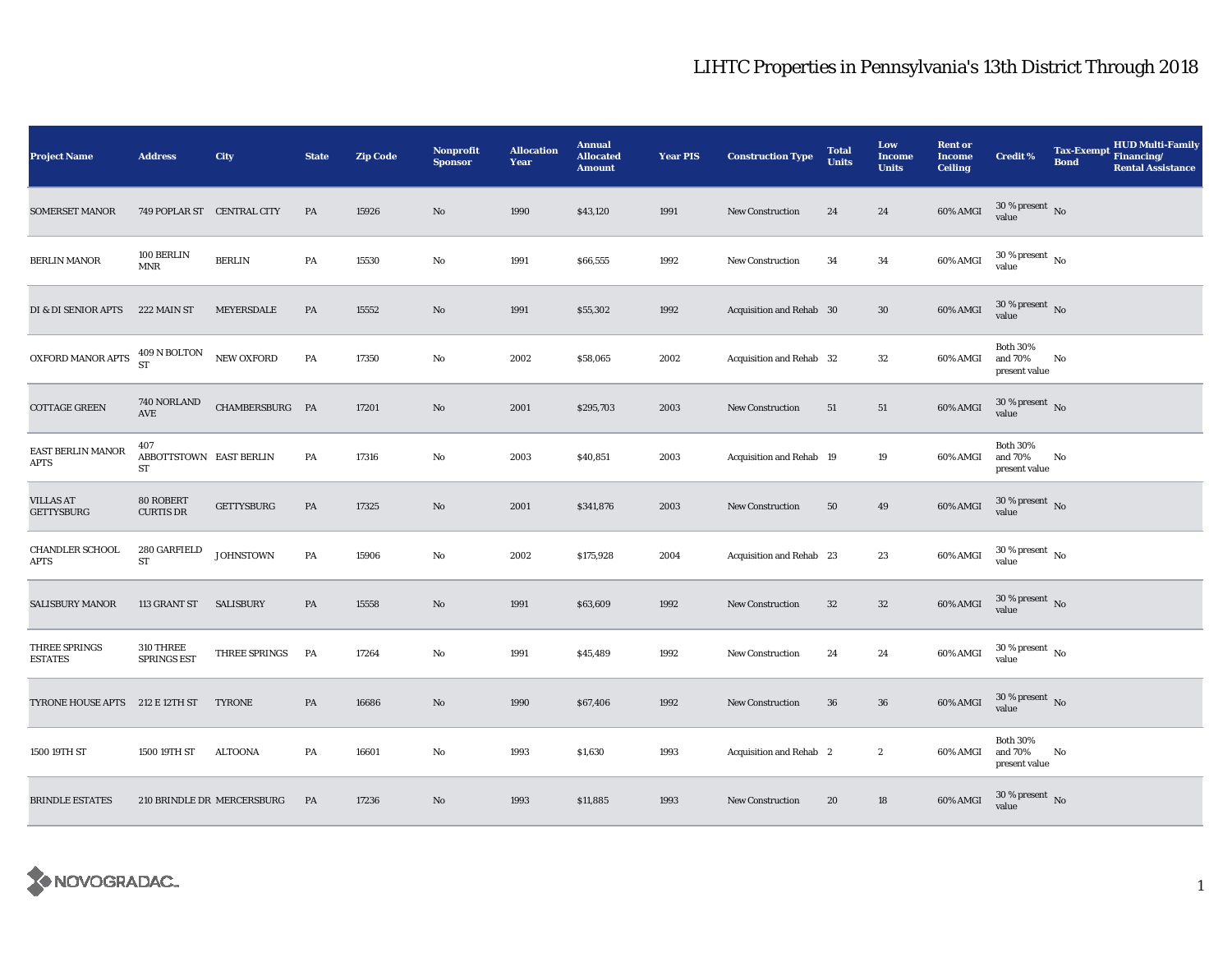| <b>Project Name</b>                                                | <b>Address</b>                          | City                          | <b>State</b>  | <b>Zip Code</b> | Nonprofit<br><b>Sponsor</b> | <b>Allocation</b><br>Year | <b>Annual</b><br><b>Allocated</b><br><b>Amount</b> | <b>Year PIS</b> | <b>Construction Type</b>  | <b>Total</b><br><b>Units</b> | Low<br><b>Income</b><br><b>Units</b> | <b>Rent or</b><br><b>Income</b><br><b>Ceiling</b> | <b>Credit %</b>                             | <b>HUD Multi-Family</b><br>Tax-Exempt Financing/<br><b>Bond</b><br><b>Rental Assistance</b> |
|--------------------------------------------------------------------|-----------------------------------------|-------------------------------|---------------|-----------------|-----------------------------|---------------------------|----------------------------------------------------|-----------------|---------------------------|------------------------------|--------------------------------------|---------------------------------------------------|---------------------------------------------|---------------------------------------------------------------------------------------------|
| DERRY ROUND HOUSE<br>COURT                                         | 100 HAYS ST                             | <b>DERRY</b>                  | $\mathbf{PA}$ | 15627           | No                          | 1991                      | \$48,701                                           | 1993            | <b>New Construction</b>   | 26                           | 26                                   | 60% AMGI                                          | $30\,\%$ present $\,$ No value              |                                                                                             |
| <b>GETTYSBURG SCAT</b><br><b>SITES</b>                             |                                         | GETTYSBURG                    | PA            | 17325           | Yes                         | 1991                      | \$74,035                                           | 1993            | <b>New Construction</b>   | 16                           | 16                                   | <b>50% AMGI</b>                                   | $30$ % present $\,$ No $\,$<br>value        |                                                                                             |
| PEACH TREE ROAD                                                    | 245B PEACH<br>TREE RD                   | <b>ORRTANNA</b>               | PA            | 17353           | No                          | 1992                      | \$0                                                | 1993            | <b>New Construction</b>   | $\boldsymbol{2}$             | $\mathbf{1}$                         |                                                   | 70 % present $\hbox{~No}$<br>value          |                                                                                             |
| ROCKWOOD GARDENS                                                   | 740 SOMERSET<br>AVE                     | <b>ROCKWOOD</b>               | PA            | 15557           | $\mathbf{N}\mathbf{o}$      | 1993                      | \$11,365                                           | 1993            | Acquisition and Rehab 10  |                              | $\boldsymbol{9}$                     | 60% AMGI                                          | <b>Both 30%</b><br>and 70%<br>present value | No                                                                                          |
| <b>BLAIR HOUSE APTS</b>                                            | 6TH PENN STS HUNTINGDON                 |                               | PA            | 16652           | No                          | 1993                      | \$56,895                                           | 1994            | Acquisition and Rehab 59  |                              | 59                                   | 60% AMGI                                          | $30$ % present $\,$ No $\,$<br>value        |                                                                                             |
| CARDINAL GLEN MCCON 1 WOODSIDE DR $_{\rm CONNELLSBURG}^{\rm MC}$   |                                         |                               | PA            | 17233           | $\mathbf{No}$               | 1994                      | \$89,527                                           | 1994            | Acquisition and Rehab 60  |                              | 59                                   | 60% AMGI                                          | <b>Both 30%</b><br>and 70%<br>present value | No                                                                                          |
| ROARING SPRINGS COM 303 COVE LN                                    |                                         | ROARING SPRING PA             |               | 16673           | No                          | 1994                      | \$105,583                                          | 1994            | Acquisition and Rehab 58  |                              | 58                                   | 60% AMGI                                          | <b>Both 30%</b><br>and 70%<br>present value | No                                                                                          |
| OLD FRIENDS AT NEW O $_{\rm ST}^{500\ {\rm N\,BOLTON}}$ NEW OXFORD |                                         |                               | $\mathbf{PA}$ | 17350           | Yes                         | 2003                      | \$422,847                                          | 2005            | <b>New Construction</b>   | 50                           | ${\bf 50}$                           | 60% AMGI                                          | $30\,\%$ present $\,$ No value              |                                                                                             |
| VALLEY TOWNHOUSES 548 W TENTH ST WAYNESBORO                        |                                         |                               | PA            | 17268           | $\mathbf{No}$               | 2003                      | \$257,406                                          | 2005            | New Construction          | 22                           | 22                                   | 60% AMGI                                          | $30\,\%$ present $\,$ No $\,$<br>value      |                                                                                             |
| <b>CEDARFIELD APTS</b>                                             | <b>40 MADELINE</b><br>CT                | <b>GETTYSBURG</b>             | PA            | 17325           | $\mathbf{N}\mathbf{o}$      | 2004                      | \$311,761                                          | 2006            | New Construction          | 32                           | $32\phantom{.0}$                     | 60% AMGI                                          | <b>Both 30%</b><br>and 70%<br>present value | No                                                                                          |
| <b>UNITED TOWERS</b>                                               |                                         | 200 N MAIN ST CHAMBERSBURG PA |               | 17201           | No                          | 2005                      | \$221,177                                          | 2006            | Acquisition and Rehab 104 |                              | 96                                   | 60% AMGI                                          | <b>Both 30%</b><br>and 70%<br>present value | No                                                                                          |
| <b>VILLAGE AT</b><br><b>BRIERWOOD II</b>                           | 121<br>HAWTHORNE SOMERSET<br>${\rm LN}$ |                               | PA            | 15501           | $\mathbf{N}\mathbf{o}$      | 2005                      | \$168,271                                          | 2006            | New Construction          | 20                           | 20                                   | 60% AMGI                                          | $30\,\%$ present $\,$ No value              |                                                                                             |
| <b>SUNSET TERRACE</b><br><b>TOWNHOUSES</b>                         | 100 VALLEY<br>PINE CT                   | CHAMBERSBURG PA               |               |                 | No                          | 2006                      | \$505,813                                          | 2008            | New Construction          | 40                           | 40                                   | 60% AMGI                                          | $70\,\%$ present $\,$ No $\,$<br>value      |                                                                                             |

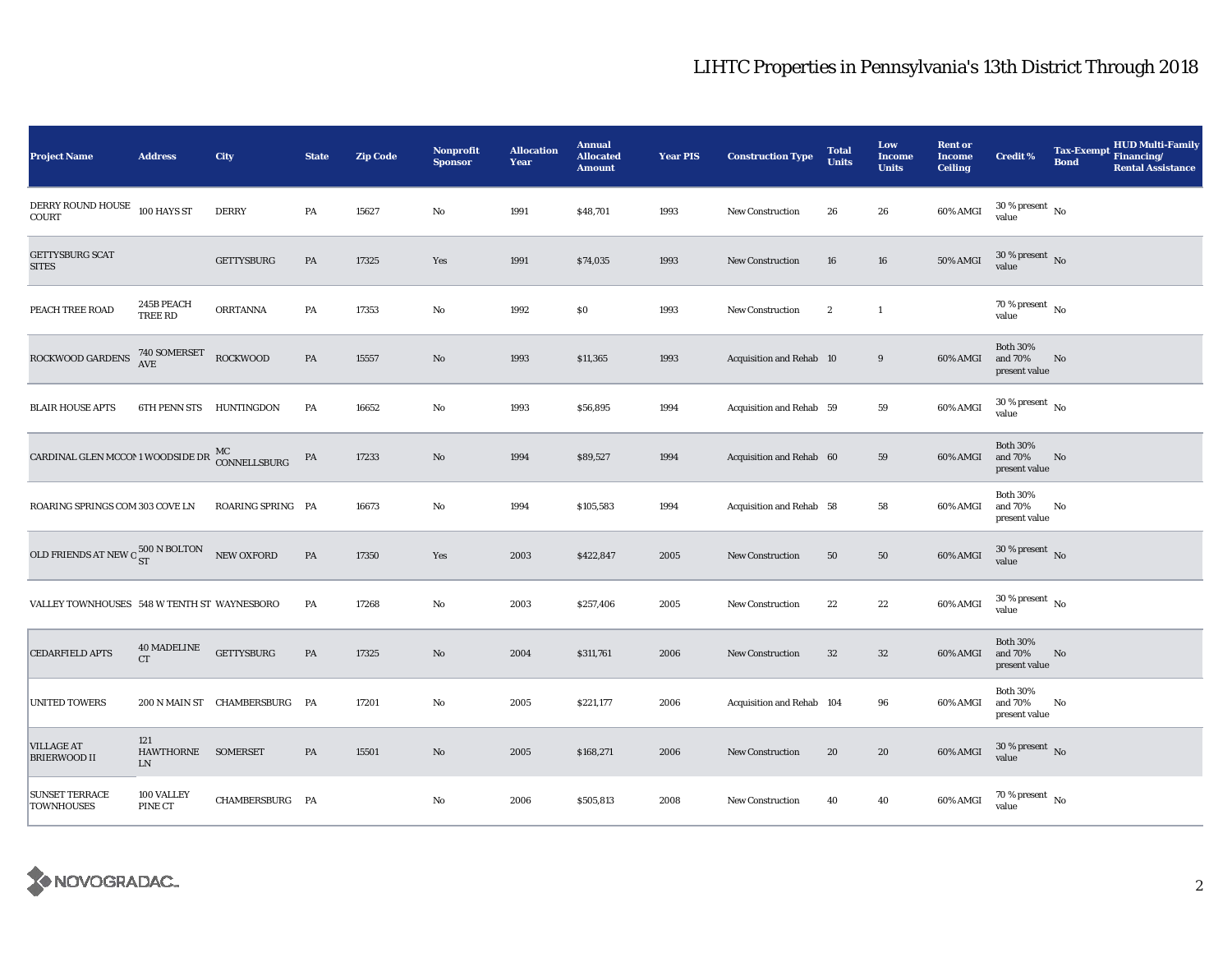| <b>Project Name</b>                                                                                               | <b>Address</b>                     | <b>City</b>       | <b>State</b>  | <b>Zip Code</b> | Nonprofit<br><b>Sponsor</b> | <b>Allocation</b><br>Year | <b>Annual</b><br><b>Allocated</b><br><b>Amount</b> | <b>Year PIS</b> | <b>Construction Type</b> | <b>Total</b><br><b>Units</b> | Low<br><b>Income</b><br><b>Units</b> | <b>Rent or</b><br><b>Income</b><br><b>Ceiling</b> | Credit %                               | <b>Tax-Exempt</b><br><b>Bond</b> | <b>HUD Multi-Family</b><br>Financing/<br><b>Rental Assistance</b> |
|-------------------------------------------------------------------------------------------------------------------|------------------------------------|-------------------|---------------|-----------------|-----------------------------|---------------------------|----------------------------------------------------|-----------------|--------------------------|------------------------------|--------------------------------------|---------------------------------------------------|----------------------------------------|----------------------------------|-------------------------------------------------------------------|
| <b>GETTYSBURG PLACE</b>                                                                                           | 500 BOYDS<br><b>SCHOOL RD</b>      | <b>GETTYSBURG</b> | PA            | 17325           | No                          | 1989                      | \$72,950                                           | 1990            | New Construction         | 40                           | 40                                   | 60% AMGI                                          | $70\,\%$ present $\,$ No value         |                                  |                                                                   |
| TYRONE PARK APTS                                                                                                  | 1359 BURLEY<br>AVE                 | <b>TYRONE</b>     | PA            | 16686           | No                          | 1993                      | \$50,588                                           | 1995            | <b>New Construction</b>  | 24                           | $\boldsymbol{6}$                     | 60% AMGI                                          | $30\,\%$ present $\,$ No value         |                                  |                                                                   |
| NEW VISIONS HOUSING 212 W N ST                                                                                    |                                    | <b>WAYNESBORO</b> | $\mathbf{PA}$ | 17268           | Yes                         | 1995                      | \$57,135                                           | 1996            | <b>New Construction</b>  | 10                           | $10\,$                               | 60% AMGI                                          | $30\,\%$ present $\,$ No value         |                                  |                                                                   |
| <b>FARMINGTON MANOR</b>                                                                                           | 300 HARVEST<br>LN                  | SHIPPENSBURG      | PA            | 17257           | No                          | 1995                      | \$807,135                                          | 1997            | <b>New Construction</b>  | 70                           | 70                                   | 60% AMGI                                          | $30\,\%$ present $\,$ No value         |                                  |                                                                   |
| ORCHARD RUN APTS II                                                                                               | 200 APPLE<br>BLOSSOM WAY           | CHAMBERSBURG PA   |               | 17201           | Yes                         | 1996                      | \$195,217                                          | 1998            | <b>New Construction</b>  | 40                           | 40                                   | 60% AMGI                                          | $30\,\%$ present $\,$ No value         |                                  |                                                                   |
| VILLAGE AT BRIERWOOLHAWTHORNE                                                                                     |                                    | SOMERSET          | PA            |                 | Yes                         | 2008                      | \$266,217                                          | 2009            | New Construction         | 20                           | 20                                   | 60% AMGI                                          | $70\,\%$ present $\,$ No value         |                                  |                                                                   |
| CHAMBERSBURG SENIO WASHINGTON CHAMBERSBURG PA                                                                     | 78 W<br>ST                         |                   |               | 17201           | Yes                         | 2009                      | \$4,063,212                                        | 2010            | <b>New Construction</b>  | $32\,$                       | $32\,$                               | $60\%$ AMGI                                       | $70\,\%$ present $\,$ No value         |                                  |                                                                   |
| MISTY RIDGE TERRACE 25 BRIDGE                                                                                     |                                    | <b>GETTYSBURG</b> | PA            | 17325           | Yes                         | 2009                      | \$6,666,303                                        | 2010            | New Construction         | 46                           | 46                                   | 60% AMGI                                          | $70\,\%$ present $\,$ No $\,$<br>value |                                  |                                                                   |
| RAYSTOWN CROSSING $\begin{array}{cc} 1000 \, \text{RAYSTOWN} & \text{SHIPPENSBURG} \\ \text{CIR} & & \end{array}$ |                                    |                   | $\mathbf{PA}$ | 17257           | No                          | 2009                      | \$4,408,431                                        | 2010            | New Construction         | 50                           | 50                                   | 60% AMGI                                          | $70\,\%$ present $\,$ No value         |                                  |                                                                   |
| VILLAGE AT SOMERSET 1200 VILLAGE                                                                                  |                                    | <b>SOMERSET</b>   | PA            | 15501           | No                          | 2009                      | \$6,473,147                                        | 2010            | Not Indicated            | 100                          | 100                                  | 60% AMGI                                          | $70\,\%$ present $\,$ No value         |                                  |                                                                   |
| <b>CHATHAM MEWS</b>                                                                                               | $200\,{\rm LEXINGTON}$ ALTOONA AVE |                   | PA            | 16601           | $\mathbf{No}$               | 2012                      | \$332,487                                          | 2011            | New Construction         | 11                           | $\boldsymbol{0}$                     | 60% AMGI                                          | $70\,\%$ present $\,$ No value         |                                  |                                                                   |
| WESTMINSTER PLACE A $^{6575}_{\textnormal{ORPHANAGE RD}}$ WAYNESBORO                                              |                                    |                   | $\mathbf{PA}$ | 17268-7801      | Yes                         | 2014                      | \$670,122                                          | 2013            | <b>New Construction</b>  | 36                           | ${\bf 36}$                           | 60% AMGI                                          | $70\,\%$ present $\,$ No value         |                                  | No                                                                |
| <b>FAHNESTOCK HOUSE</b>                                                                                           | $47$ BALTIMORE $$\sf{GETTYSBURG}$$ |                   | $\mathbf{PA}$ | 17325-2339      | Yes                         | 2016                      | \$280,849                                          | 2013            | Acquisition and Rehab 26 |                              | 26                                   | 60% AMGI                                          | $70\,\%$ present $\,$ No value         |                                  | $\mathbf{No}$                                                     |

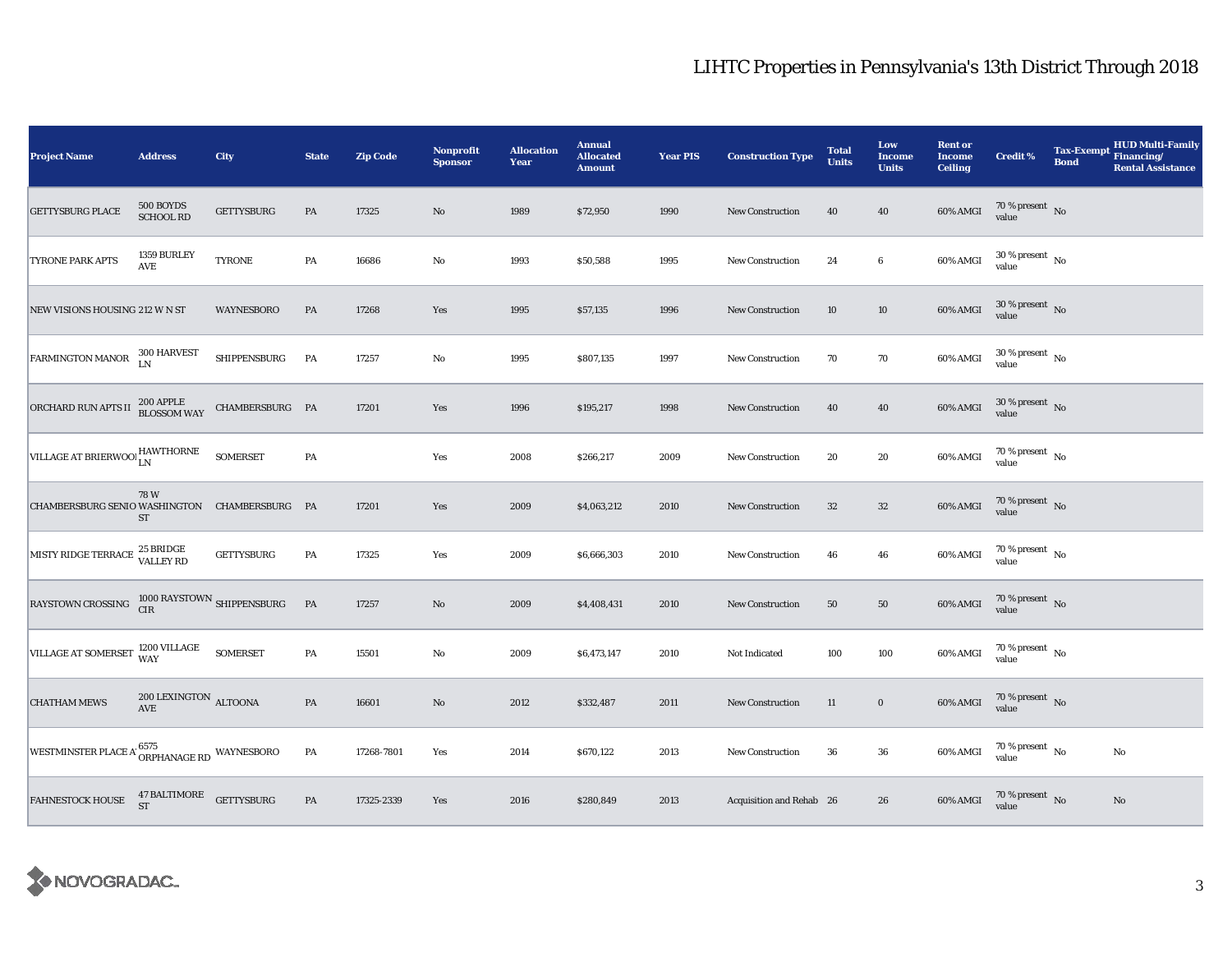| <b>Project Name</b>                                               | <b>Address</b>                                 | <b>City</b>     | <b>State</b> | <b>Zip Code</b> | <b>Nonprofit</b><br><b>Sponsor</b> | <b>Allocation</b><br><b>Year</b> | <b>Annual</b><br><b>Allocated</b><br><b>Amount</b> | <b>Year PIS</b> | <b>Construction Type</b> | <b>Total</b><br><b>Units</b> | Low<br><b>Income</b><br><b>Units</b> | <b>Rent or</b><br><b>Income</b><br><b>Ceiling</b> | <b>Credit %</b>                        | <b>Tax-Exempt</b><br><b>Bond</b> | <b>HUD Multi-Family</b><br>Financing/<br><b>Rental Assistance</b> |
|-------------------------------------------------------------------|------------------------------------------------|-----------------|--------------|-----------------|------------------------------------|----------------------------------|----------------------------------------------------|-----------------|--------------------------|------------------------------|--------------------------------------|---------------------------------------------------|----------------------------------------|----------------------------------|-------------------------------------------------------------------|
| VILLAGE AT BRIERWOO! FRANKLIN RD                                  |                                                | <b>SOMERSET</b> | PA           | 15501-0000      | Yes                                | 2014                             | \$395,861                                          | 2013            | <b>New Construction</b>  | 20                           | 20                                   | 60% AMGI                                          | $70\,\%$ present $\,$ No value         |                                  | $\rm No$                                                          |
| NEW FORGE CROSSING WASHINGTON WAYNESBORO                          | 12935<br><b>TWP BLVD</b>                       |                 | PA           | 17268-8502      | No                                 | 2015                             | \$1,017,660                                        | 2014            | <b>New Construction</b>  | 60                           | 60                                   | 60% AMGI                                          | $70$ % present $\,$ No $\,$<br>value   |                                  | No                                                                |
| <b>WAYNE GARDENS</b>                                              | 900 & 901<br><b>WAYNE</b><br><b>GARDENS CT</b> | WAYNESBORO      | PA           | 17268-2124      | Yes                                | 2017                             | \$710,513                                          | 2015            | New Construction         | 40                           | 40                                   | 60% AMGI                                          | $70\,\%$ present $\,$ No value         |                                  | $\rm No$                                                          |
| MISTY RIDGE TERRACE 200 MISTY                                     |                                                | GETTYSBURG      | PA           | 17325-8021      | Yes                                | 2018                             | \$1,150,165                                        | 2015            | New Construction         | 50                           | 50                                   | 60% AMGI                                          | Not<br>Indicated                       |                                  | $\rm No$                                                          |
| HIGHLAND HILL                                                     | 141-198 SHAELI<br>DR                           | <b>SOMERSET</b> | PA           | 15501-0000      | Yes                                | 2019                             | \$944,286                                          | 2016            | <b>New Construction</b>  | 36                           | 36                                   | 60% AMGI                                          | 70 % present<br>value                  |                                  | $\rm No$                                                          |
| MOUNT VERNON TERRA FAIRVIEW AVENUE                                |                                                | WAYNESBORO      | PA           | 17268-2124      | Yes                                | 2019                             | \$1,199,182                                        | 2016            | Acquisition and Rehab 64 |                              | 64                                   | 60% AMGI                                          | 70 % present<br>value                  |                                  | $\rm No$                                                          |
| CHARLES E WOLF APTS 1501 11TH AVE                                 |                                                | ALTOONA         | PA           | 16601           | No                                 | 1997                             | \$0                                                | 1999            | <b>New Construction</b>  | 90                           | $90\,$                               |                                                   | $70$ % present $\,$ No $\,$<br>value   |                                  |                                                                   |
| COTTAGES OF SHIPPENS $_{\rm CT}^{300\,\rm DWELLING}$ SHIPPENSBURG |                                                |                 | PA           | 17257           | $\rm No$                           | 1996                             | \$757,353                                          | 1999            | <b>New Construction</b>  | 120                          | 120                                  | 60% AMGI                                          | $70\,\%$ present $\,$ No value         |                                  |                                                                   |
| <b>HITE HOUSE</b>                                                 | 121 W MAIN ST STOYSTOWN                        |                 | PA           | 15563           | No                                 | 1998                             | \$160,711                                          | 1999            | <b>New Construction</b>  | 28                           | 28                                   | 60% AMGI                                          | $30$ % present $\,$ No $\,$<br>value   |                                  |                                                                   |
| NEW VISIONS - SHIPPEN 7 E ORANGE ST SHIPPENSBURG                  |                                                |                 | PA           | 17257           | Yes                                | 1997                             | \$32,849                                           | 1999            | Acquisition and Rehab 10 |                              | 10                                   | 60% AMGI                                          | $70\,\%$ present $\,$ No value         |                                  |                                                                   |
| VILLAGE AT BRIERWOOL BRIERWOOD DR SOMERSET                        |                                                |                 | PA           | 15501           | Yes                                | 1998                             | \$75,944                                           | 1999            | <b>New Construction</b>  | 11                           | $11\,$                               | 60% AMGI                                          | $30$ % present $\,$ No $\,$<br>value   |                                  |                                                                   |
| <b>CENTRAL APTS</b>                                               | 67 W NINTH ST EVERETT                          |                 | PA           | 15537           | $\mathbf{No}$                      | 2000                             | \$37,044                                           | 2001            | New Construction         | 18                           | 18                                   | 60% AMGI                                          | $30\,\%$ present $\,$ No value         |                                  |                                                                   |
| ROCKWOOD SENIOR HO 359 MARKET ST ROCKWOOD                         |                                                |                 | PA           | 15557           | Yes                                | 1999                             | \$70,172                                           | 2001            | New Construction         | 10                           | 10                                   | 60% AMGI                                          | $30\,\%$ present $\,$ No $\,$<br>value |                                  |                                                                   |

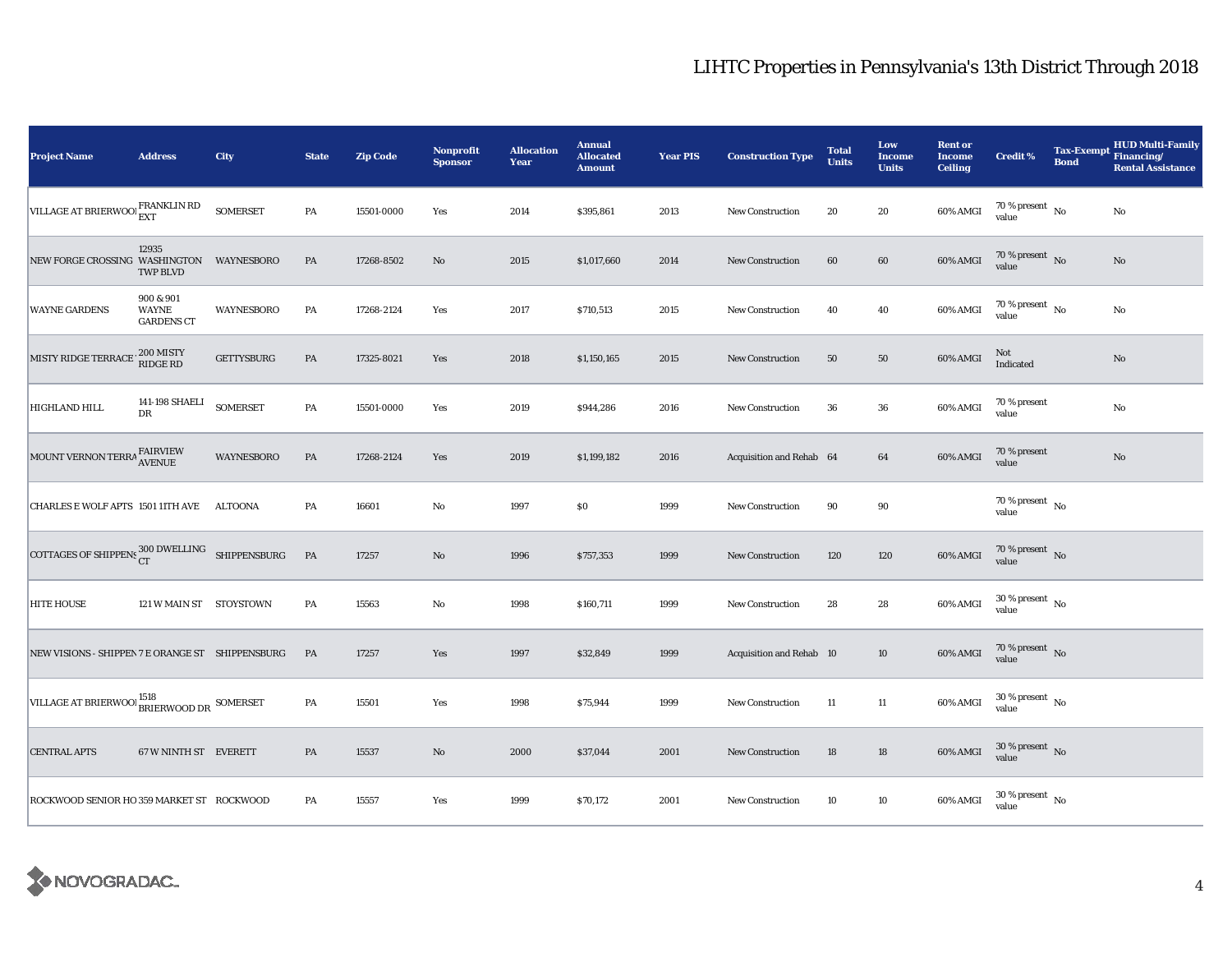| <b>Project Name</b>                             | <b>Address</b>                  | City                                          | <b>State</b>  | <b>Zip Code</b> | <b>Nonprofit</b><br><b>Sponsor</b> | <b>Allocation</b><br>Year | <b>Annual</b><br><b>Allocated</b><br><b>Amount</b> | <b>Year PIS</b>      | <b>Construction Type</b> | <b>Total</b><br><b>Units</b> | Low<br><b>Income</b><br><b>Units</b> | <b>Rent or</b><br><b>Income</b><br><b>Ceiling</b> | <b>Credit %</b>                             | <b>Bond</b> | <b>HUD Multi-Family</b><br>Tax-Exempt Financing/<br><b>Rental Assistance</b> |
|-------------------------------------------------|---------------------------------|-----------------------------------------------|---------------|-----------------|------------------------------------|---------------------------|----------------------------------------------------|----------------------|--------------------------|------------------------------|--------------------------------------|---------------------------------------------------|---------------------------------------------|-------------|------------------------------------------------------------------------------|
| CHAMBERSBURG FAMILY TOWNHOMES CHAMBERSBURG PA   |                                 |                                               |               | 17201           |                                    | Insufficient<br>Data      | $\$0$                                              | Insufficient<br>Data | Not Indicated            | 40                           | $\bf{0}$                             |                                                   | Not<br>Indicated                            |             |                                                                              |
| KEITH HILL TOP TERRA(1318 19TH AVE ALTOONA      |                                 |                                               | PA            | 16601           |                                    | Insufficient<br>Data      | \$0                                                | Insufficient<br>Data | Not Indicated            | 45                           | $\bf{0}$                             |                                                   | Not<br>Indicated                            |             |                                                                              |
| ORCHARD RUN APTS                                |                                 | $101\,\mathrm{MACINTOSH}$ CHAMBERSBURG PA WAY |               | 17201           |                                    | Insufficient<br>Data      | $\$0$                                              | Insufficient<br>Data | Not Indicated            | 48                           | $\bf{0}$                             |                                                   | Not<br>Indicated                            |             |                                                                              |
| <b>POTTS APTS</b>                               | 5550<br>CROMWELL ST             | ORBISONIA                                     | $\mathbf{PA}$ | 17243           |                                    | Insufficient<br>Data      | \$0                                                | Insufficient<br>Data | Not Indicated            | 18                           | $\bf{0}$                             |                                                   | Not<br>Indicated                            |             |                                                                              |
| STONY CREEK COMMON 969 BARN ST                  |                                 | <b>HOOVERSVILLE</b>                           | <b>PA</b>     | 15936           |                                    | Insufficient<br>Data      | \$0                                                | Insufficient<br>Data | Not Indicated            | $32\,$                       | $\bf{0}$                             |                                                   | Not<br>Indicated                            |             |                                                                              |
| DI & DI APTS                                    | 152 LARGE ST                    | MEYERSDALE                                    | PA            | 15552           | $\rm No$                           | 1987                      | \$8,996                                            | 1987                 | New Construction         | 8                            | 8                                    | 60% AMGI                                          | $30\,\%$ present $\,$ No value              |             |                                                                              |
| MCCONNELLSBURG HOI 106 MYERS AVE CONNELLSBURG   |                                 |                                               | ${\bf PA}$    | 17233           | $\mathbf{No}$                      | 1987                      | \$20,092                                           | 1987                 | New Construction         | 18                           | 14                                   | 60% AMGI                                          | $30\,\%$ present $\,$ No value              |             |                                                                              |
| 1015 LEXINGTON AVE                              | 1015<br><b>LEXINGTON</b><br>AVE | <b>ALTOONA</b>                                | PA            | 16601           | $\rm No$                           | 1989                      | \$371                                              | 1989                 | Acquisition and Rehab 1  |                              | $\mathbf{1}$                         | 60% AMGI                                          | $70\,\%$ present $\,$ No value              |             |                                                                              |
| 109 S 16TH ST                                   | 109 S 16TH ST                   | <b>ALTOONA</b>                                | PA            | 16602           | $\mathbf{No}$                      | 1989                      | \$621                                              | 1989                 | Acquisition and Rehab 1  |                              | $\mathbf{1}$                         | 60% AMGI                                          | $70\,\%$ present $\,$ No value              |             |                                                                              |
| 2135 19TH ST                                    | 2135 19TH ST                    | ALTOONA                                       | PA            | 16601           | $\rm No$                           | 1989                      | \$791                                              | 1989                 | Acquisition and Rehab 1  |                              | $\mathbf{1}$                         | 60% AMGI                                          | <b>Both 30%</b><br>and 70%<br>present value | No          |                                                                              |
| <b>BARCLAY VILLAGE</b>                          | 604<br>AVE                      | HEINTZELMAN CHAMBERSBURG PA                   |               | 17201           | No                                 | 1989                      | \$125,122                                          | 1989                 | <b>New Construction</b>  | 86                           | ${\bf 86}$                           | 60% AMGI                                          | $70\,\%$ present $\,$ No value              |             |                                                                              |
| <b>GREENE MEADOW I</b>                          | 100 GREEN<br><b>MEADOW LN</b>   | CHAMBERSBURG PA                               |               | 17201           | $\mathbf{No}$                      | 1988                      | \$74,862                                           | 1989                 | New Construction         | 40                           | 40                                   | 60% AMGI                                          | $30\,\%$ present $\,$ No value              |             |                                                                              |
| LITTLESTOWN VILLAS A 240 CHARLES ST LITTLESTOWN |                                 |                                               | PA            | 17340           | $\rm No$                           | 1988                      | \$71,485                                           | 1989                 | <b>New Construction</b>  | 36                           | $36\,$                               | 60% AMGI                                          | $30\,\%$ present $\,$ No value              |             |                                                                              |